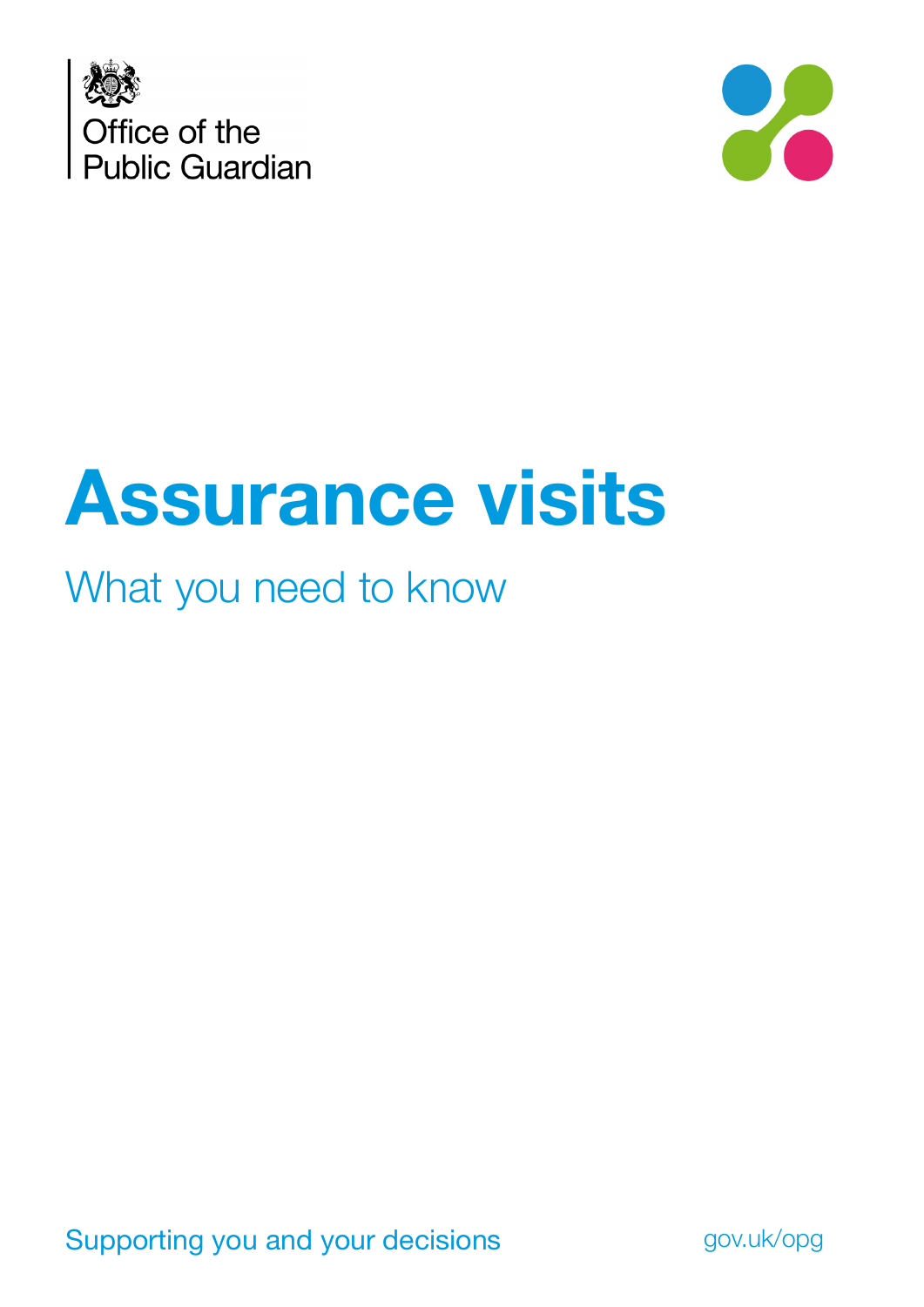This document is available in large print, Welsh, audio and braille on request. Please call +44 (0)300 456 0300 or email customerservices@ publicguardian.gsi.gov.uk

Office of the Public Guardian PO Box 16185 Birmingham B2 2WH

Publication date: August 2015

© Crown copyright 2015

You may re-use this information (not including logos) free of charge in any format or medium, under the terms of the Open Government Licence.

To view this licence, visit www.nationalarchives.gov.uk/doc/ open-government-licence/ or write to the Information Policy Team, The National Archives, Kew, London TW9 4DU, or email: psi@nationalarchives.gsi.gov.uk.

Any enquiries regarding this publication should be sent to us at communications@ publicguardian.gsi.gov.uk

This publication is available for download at www.official-documents.gov.uk.

This document is also available from our website at gov.uk/opg

Ref: SD7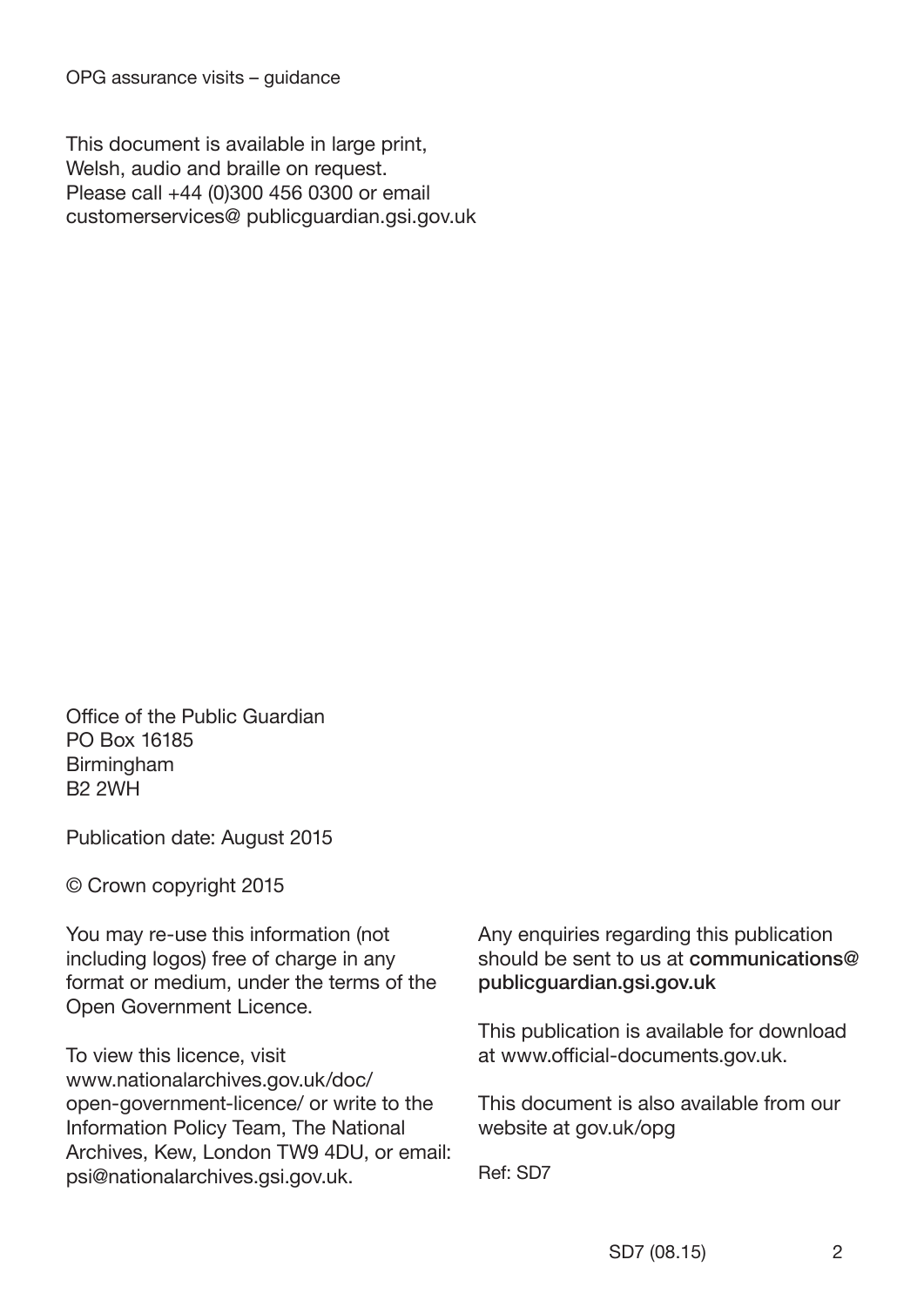### **An introduction to assurance visits**

The Office of the Public Guardian (OPG) uses assurance visits as a means of supervising and supporting Professional and Public Authority deputies.

Assurance visits look at specific client cases selected for review and also at how a deputy ensures the proper management and administration of their deputyship caseload. Court of Protection visitors conducting assurance visits will make reference to the published [deputy standards](https://www.gov.uk/government/publications/office-of-the-public-guardian-deputy-standards) when reporting findings and observations to the OPG.

Assurance visits take around three and a half hours. If it's going to take longer, the Court of Protection visitor (visitor) will let you know.

Before your visit, OPG will have asked the visitor to meet with and report on a selection of your clients. These reports will help the visitor decide what to cover with you.

There are two stages to your assurance visit.

For stage 1 you will need your case files for each client selected for review. Within each file you will need to show evidence that you are adhering to the [deputy standards](https://www.gov.uk/government/publications/office-of-the-public-guardian-deputy-standards) to make sure your clients' best interests are served at all times.

For stage 2 you will need to show how you manage your deputyship caseload as a whole.

Your case files must be accessible to the visitor. If you use any electronic systems to store documents not held on case files, you must provide access to them.

For older cases with very large files, the last two years' worth of records need to be available for the visit.

You must be able to direct the visitor to specific articles and documents in each case file to demonstate the following: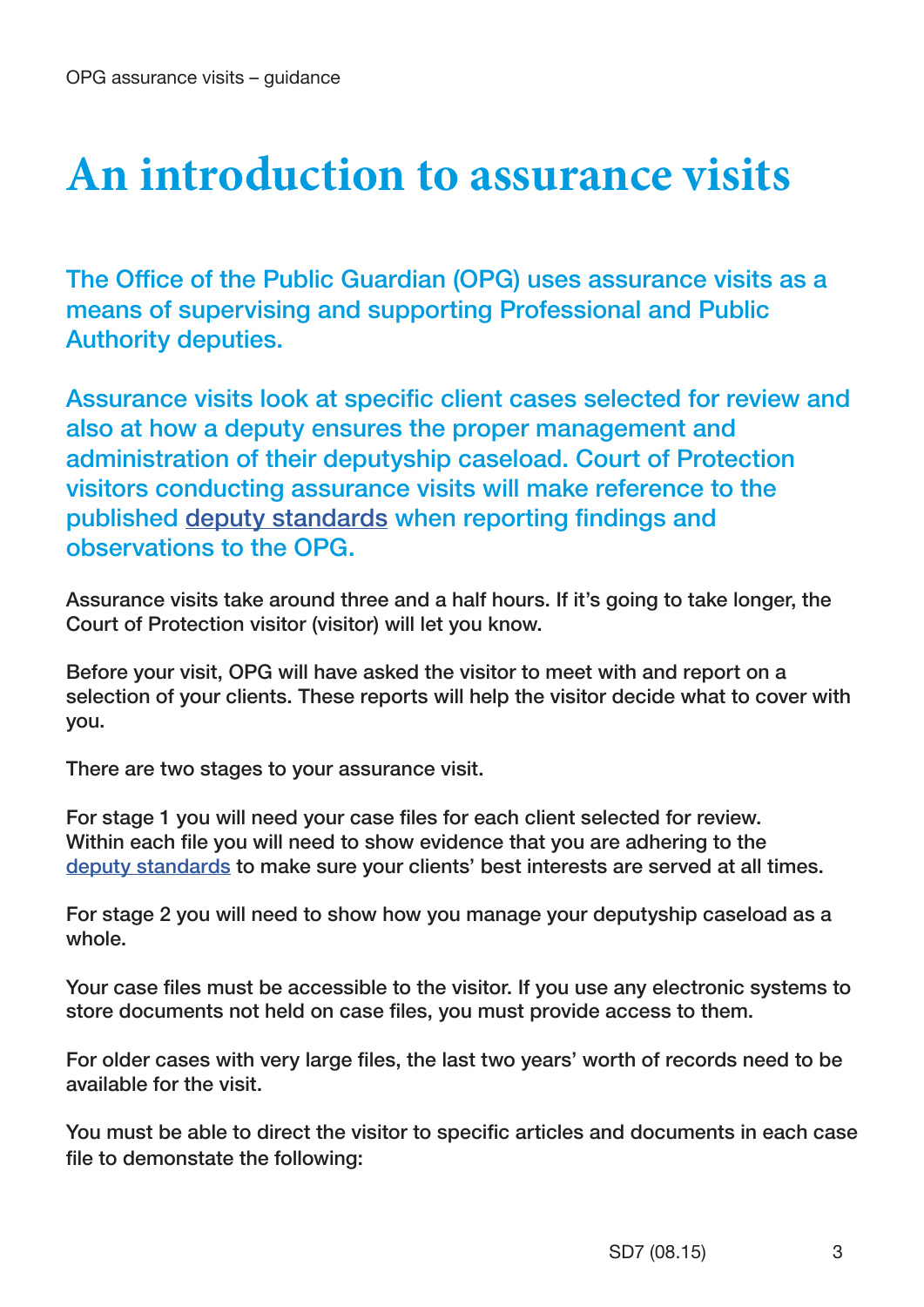## **Stage 1 – your cases**

#### **Invoices**

• compliance with Part 19 of the Court of Protection Rules 2007 as supplemented by Practice Direction B.

#### Contact, consultation and accountability

- visits to the client
- consulting others
- staying accountable for your actions and decisions as a deputy.

#### **Correspondence**

How you have dealt with certain issues, including:

- telling banks, building societies, other financial institutions and other interested parties about the deputyship order
- working with the Department for Work and Pensions to make sure that your clients get all the benefits they should
- consulting with others (for example, the client's family, or experts such as architects, estate agents and case managers) at the appropriate time.

#### Other documents

The visitor may also want to see other documents, including:

- insurance certificates
- investments or pension statements
- bank statements (including electronic)
- copies of contracts (such as care home contracts)
- copy invoices (care costs)
- any reports or assessments
- completion statements for any purchase or sale of property
- Certificate of Costs from the Senior Courts Costs Office where applicable.

#### Past decisions and future plans

• your past decisions and future plans for each of your cases.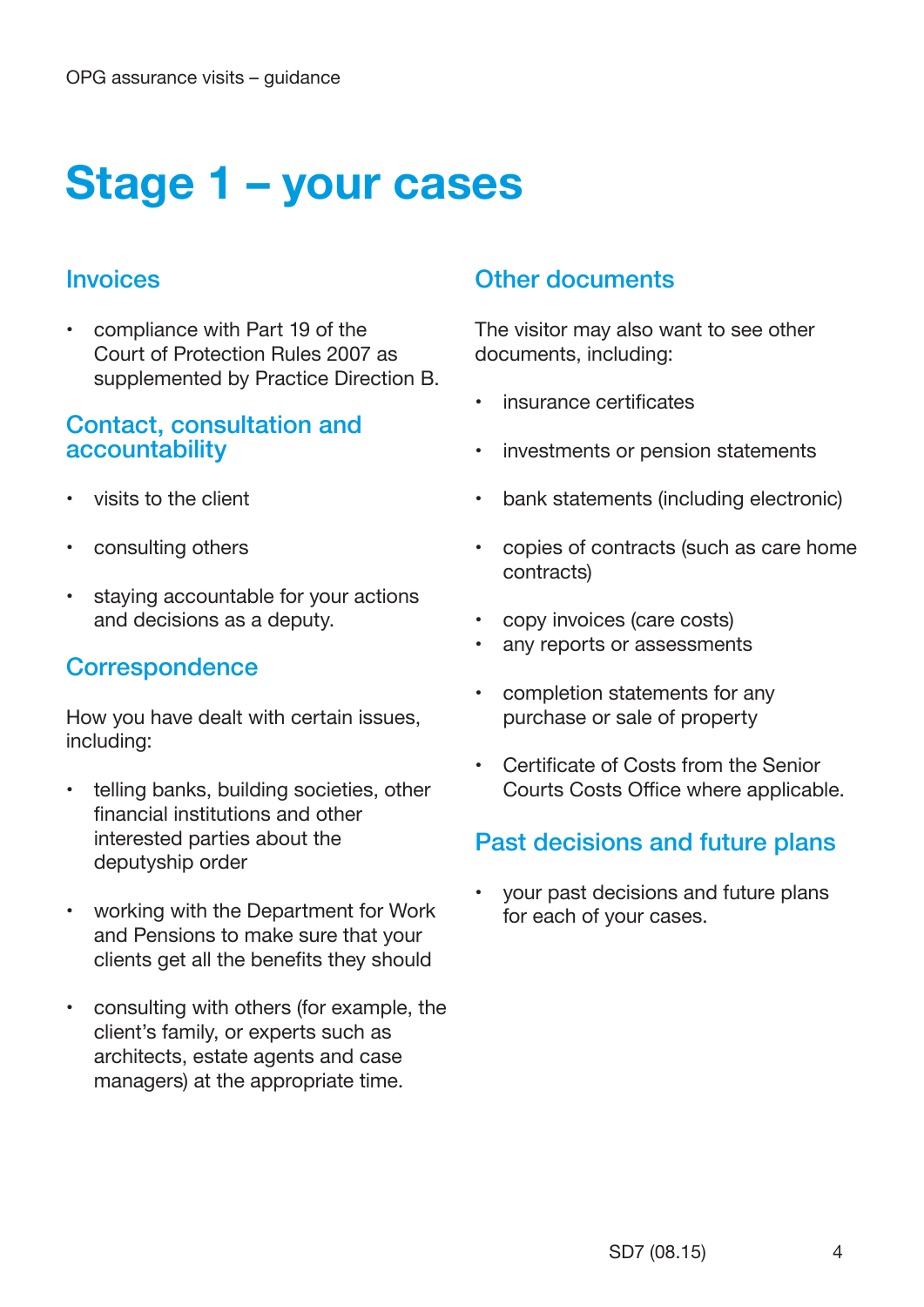# **Stage 2 – managing your caseload**

The visitor will also report to OPG on your approach to:

#### Deputyship management

- your involvement in the day-to-day management of your cases
- the size of your caseload
- how you delegate tasks (such as filling in annual reports and visiting clients).

#### The Mental Capacity Act 2005: Principles and Code of Practice

• managing your caseload in line with Section 1 and Section 4 of the Mental Capacity Act 2005.

#### **Safeguarding**

- your staff's awareness of the wellbeing of your clients
- training to identify any risks to the client's finances or welfare
- reporting these risks.

#### Fees

evidence of your awareness of the costs rules, and how these rules are applied across your caseload.

#### Contact and correspondence

- making sure the client and those close to the client (such as family, friends or carers) can stay in touch
- your understanding of how a deputy should avoid any uncertainty, conflict or dispute.

#### How you deal with the client's property

- house clearances
- **insurance**
- property maintenance
- your knowledge of each client's last will and testament
- consulting your clients
- family and dependants
- consulting surveyors, valuers and other experts.

#### Conflicts of interest

• avoiding or managing potential or actual conflicts of interest.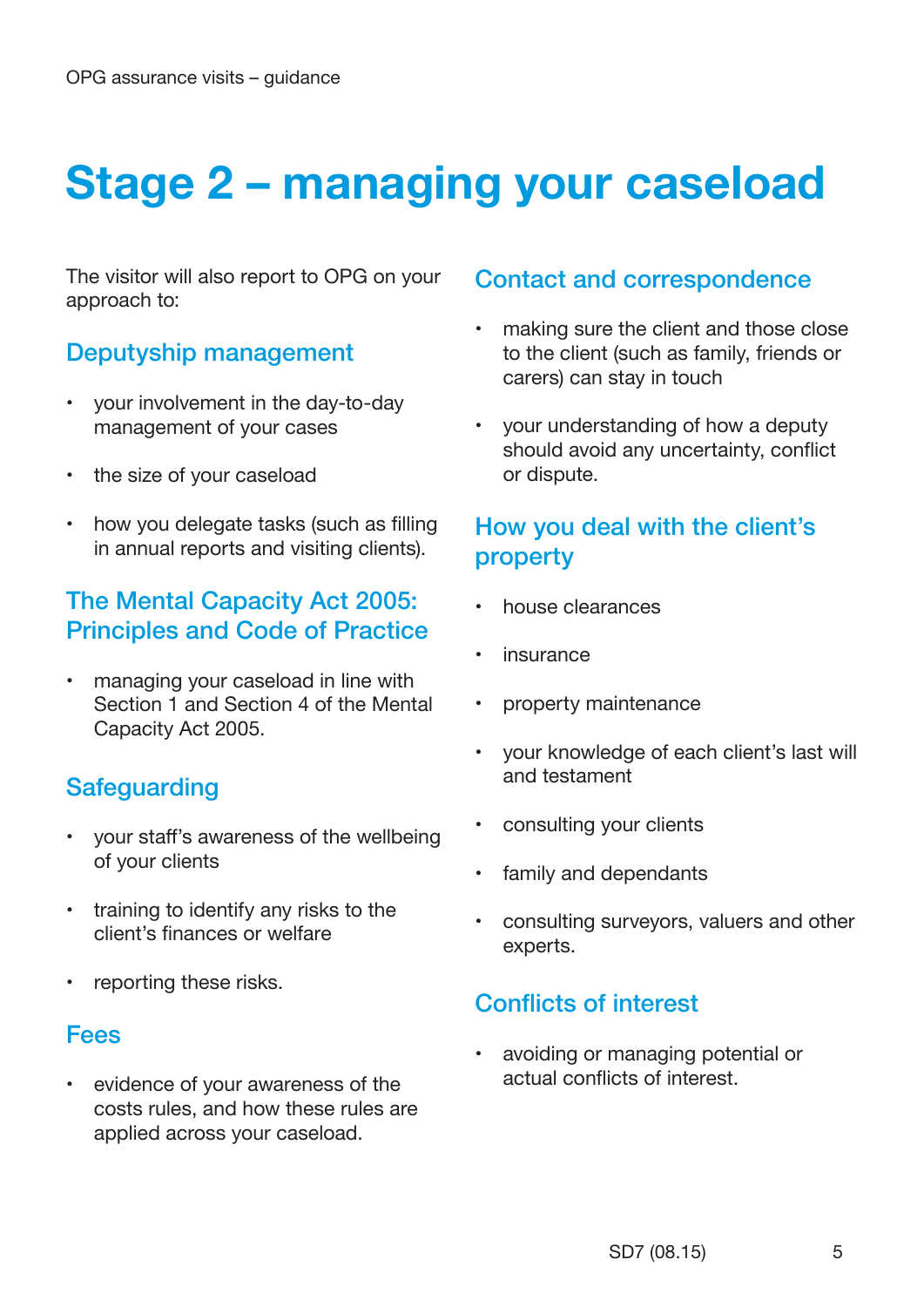#### Accounting and banking

- managing bank accounts
- staff access to account information
- making and authorising transactions
- if, and when, you use corporate client accounts
- safe storage of sensitive financial articles or documentation.

#### IT security and information assurance

- IT systems protection (such as passwords, system access monitoring, backing up information)
- safe storage of case files and original documents (such as wills and original orders).

#### Consulting and contracting with third parties

- choosing third party services (such as estate agents, case managers or independent financial advisers
- negotiating fees
- giving instructions
- standard practices for consulting care providers or clients' families
- contracts with registered care or nursing homes.

#### Court of Protection orders

- your knowledge of Court of Protection orders
- when these orders are necessary or urgent
- what you would do if an order was needed, (such as a database of precedents or specialist publications, or consultation with experts).

### **After the visit**

The visitor will send their written report to OPG. The case management team will keep in touch with you about any issues that come out of the visit.